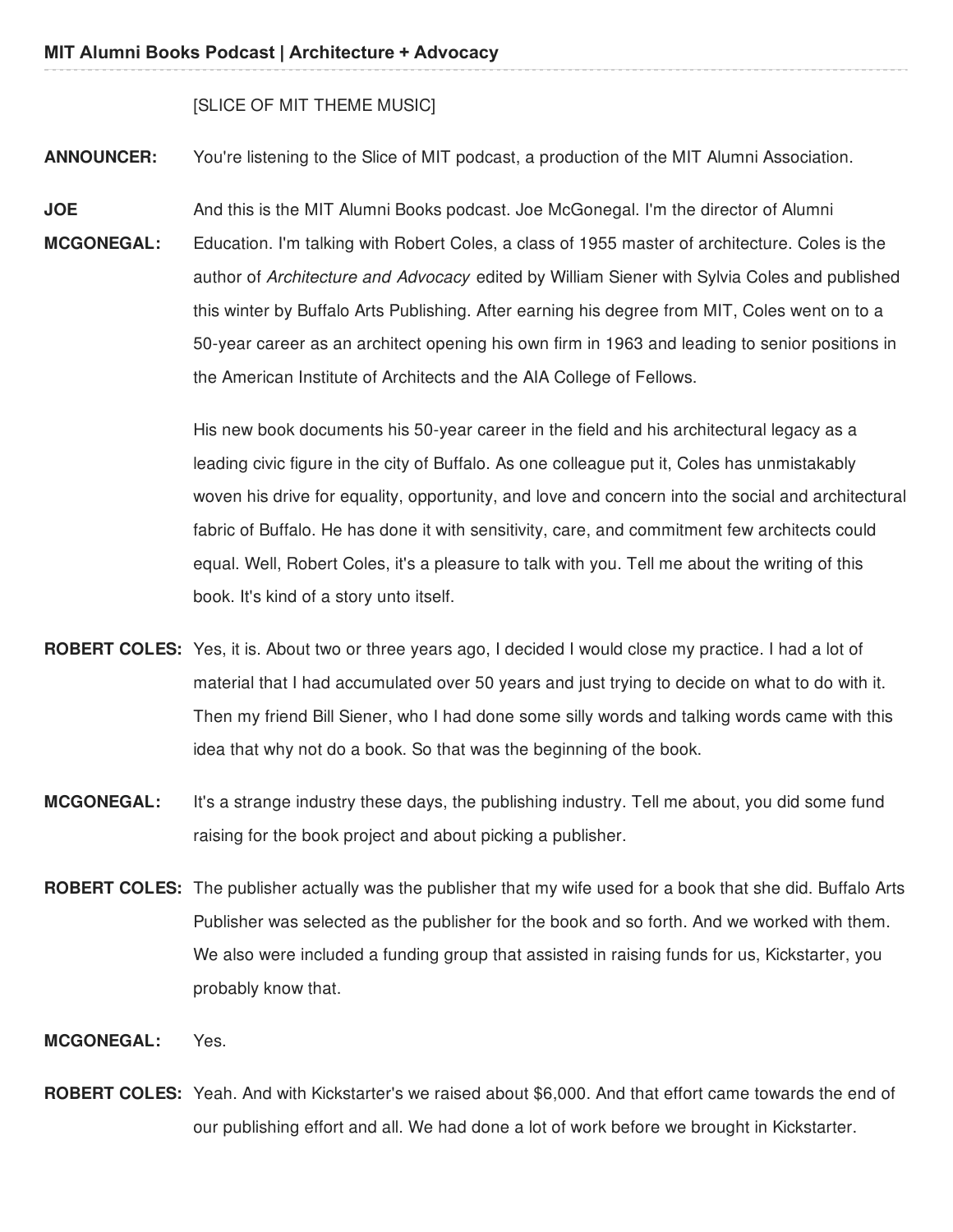**MCGONEGAL:** Well kudos to you. I don't know a lot of alumni from the 1950s who use Kickstarter.

- **ROBERT COLES:** Well, it works you know. Yeah. Surprisingly to us at all. We didn't know what it was either. And our publisher came up with the idea of using Kickstarter. And that's how we went to that organization.
- **MCGONEGAL:** We're also joined by William Siener, who edited the book with Robert Coles. William, I wonder if you could tell us about the experience of writing this and what were the biggest obstacles in getting this all down on paper?
- **WILLIAM SIENER:** Actually getting it done on paper was fairly straightforward. Bob had kept good records and had actually assembled a lot of the material in a sort of a scrapbook. We started with that. And part of my role was to then go a little bit on those records and talk to some other architects who had a sense of Bob's work and incorporated some of their comments. Actually it was a nice exercise. I thought it was important for Bob to be able to tell his own story, rather than to be an analyst of historical context. That was what the aim was for me to help Bob get his story down as he hoped it would be remembered.
- **MCGONEGAL:** Sylvia Coles, tell me what you're most proud of about this book.
- **SYLVIA COLES:** I feel it portrays Bob's character and personality, ambitions, aims, very well indeed. I can't imagine a better job. Bill Siener deserves a lot of credit for doing the text. All the people who worked on it including the publisher, it was very satisfying for me to see the final product.
- **MCGONEGAL:** And Robert, talk about responses you've had to the book so far.
- **ROBERT COLES:** They have been great. We had one book signing party. We had about 40 or 50 people there. They were all very enthusiastic.
- **MCGONEGAL:** The book takes us through your life story. It's a memoir, after all. It has these two pillars guiding your work throughout *Architecture and Advocacy.* And chapter by chapter, we learn about your evolving philosophy as an architect and your evolving philosophy as an advocate for African-American architects and the field. You described, very early on, almost 50 years ago, African-American architects as an endangered species. I'm wondering if you still consider that the case in 2017?
- **ROBERT COLES:** Yes, I do. There are probably, in that country, no more than 1,000 African-American architects. In the country, there are probably 100,000 white architects. In my own city of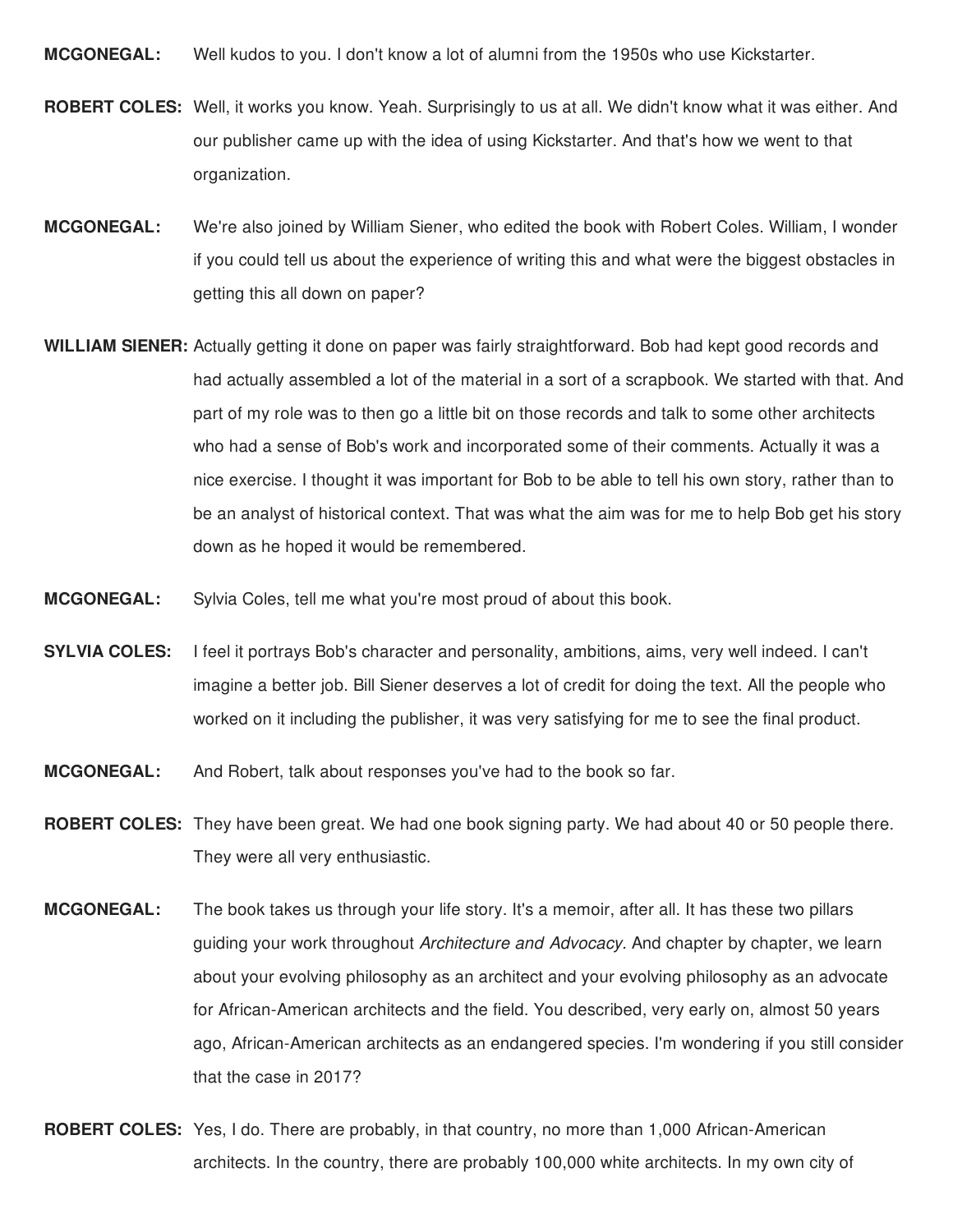Buffalo, we have perhaps five or six registered architects. So we are, indeed, an endangered species.

- **MCGONEGAL:** In the book you tell the story of attending the 1968 American Institute of Architects convention. Whitney Young Jr. Spoke and charged the profession with getting its act together in a year of race riots and after the assassination of Dr. King. Talk about his influence on you over the years.
- **ROBERT COLES:** For the first time, the American Institute of Architects had a speaker who challenged them to look at the social problems that we in the country were facing and asked the architects to take a leading role in doing something about that problem, really. I remember him saying, you are leaders, or you should be leaders, and you are not leaders, you're followers. And after the 1986, the convention, a group of architects, black architects, got together and began to advocate for efforts that the full body of the AIA should take.
- **MCGONEGAL:** You wrote in an AIA memo in 1993 that your concern was that the inner cities of our nation, and I'm quoting you, are becoming more and more isolated and that the population increasingly black, brown, now yellow are becoming more estranged from the mainstream of society. And you called for, among your peers, architects to rethink their tendency to seek solutions to urban problems in massive infrastructure projects, instead to rebuild the human spirit through small individual initiatives. You write. Has that call been heeded?
- **ROBERT COLES:** I would say only partially. Unfortunately, many who were in the advocacy movement lost their will to continue on. And so they have gone on to other areas. In Buffalo, we had a Community Planning Assistance Center for about 10 years. But that center did not continue. Many of the people who were involved in advocacy went on to public positions with the state and with the city. We're trying to essentially start that all over again. In fact, I had a meeting with the Dean of the School of Architecture less than a week ago and proposed that we restart the community Planning Assistance Center, which was the name of the group.
- **MCGONEGAL:** When you hear about the racial unrest in Baltimore, in Ferguson, in Dallas over the last decade, do you think about that charge you made in 1993 and how architecture and better urban planning might inform social justice?
- **ROBERT COLES:** My feeling is that architects, because they have the ability to see things as they can be as opposed to as they are, have a responsibility to lead in many of these planning and social issues really. Unfortunately, this is not taking place. I think many of my white colleagues are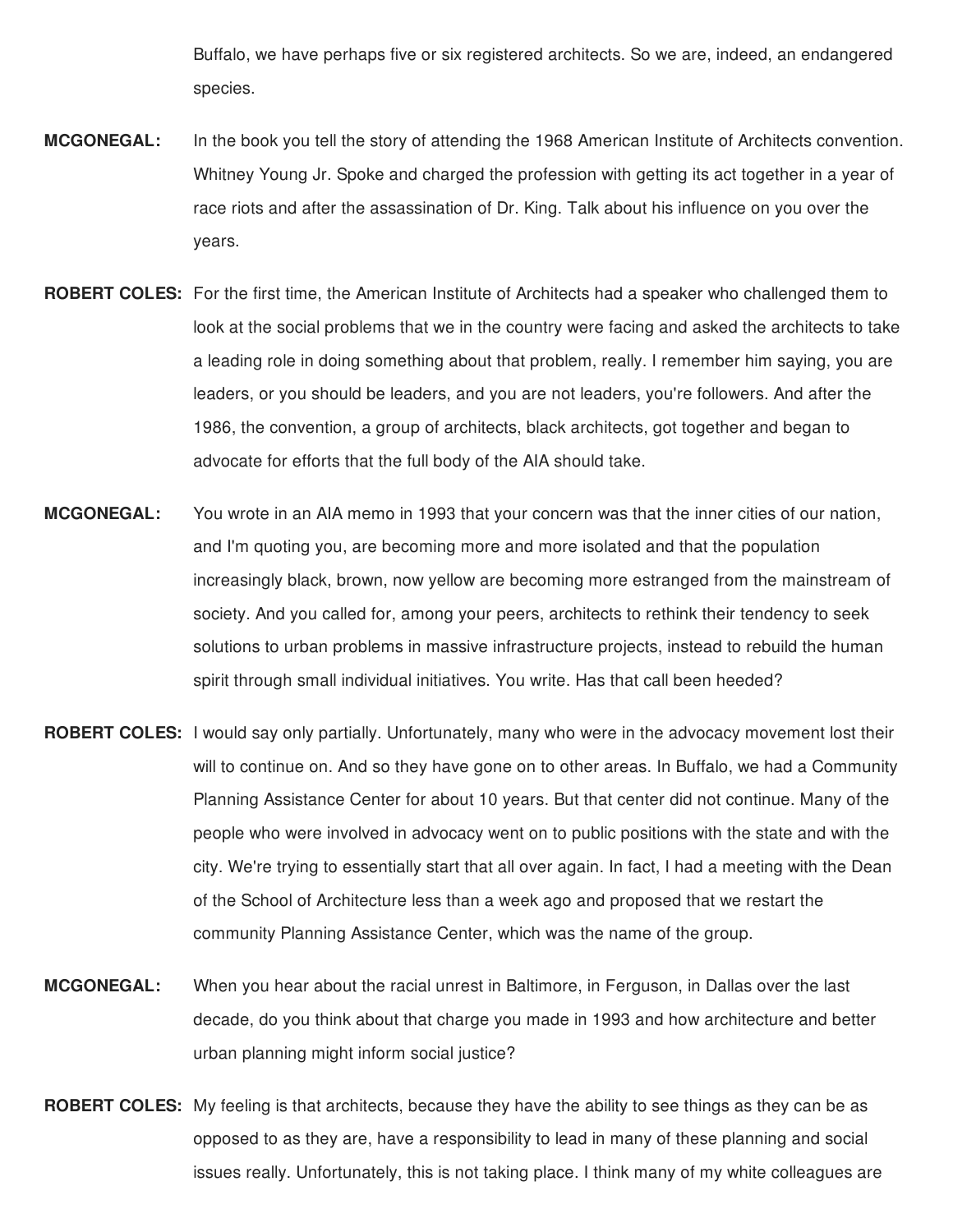focused only on the architecture and not the social issues that are involved in that as well.

- **MCGONEGAL:** Give us an example of one project in the city of Buffalo that you're most proud of in terms of combining your architectural talents and your work at achieving more social accord in the city.
- **ROBERT COLES:** Well, I think one of the most significant projects that I worked on was the John F. Kennedy Recreation Center. It was the result of a thesis that I did at MIT in 1955 and became a real project in Buffalo in 1960. That project came about because I developed a relationship with the head of the community organization who was being urbaned out of his facility. And I said to him, let me design a facility for you that you can move into.

And I actually had, or assisted in the commission, in 1960 and in 1963. We had a building, the John F. Kennedy Recreation Center. The building stands today. And that's what, 50 years ago, 60 years ago. It's really one of the most significant buildings in the inner city.

- **MCGONEGAL:** You also write about the Frank E. Merriweather Jr. Branch Library as one of your most satisfying projects.
- **ROBERT COLES:** That is the most recent project that I did, which is a library also in the inner city, which is designed like an African village. We had a very demanding client who said he wanted a building that was more representative of African architecture than traditional American architecture.

And so I came up with a building that has seven different rooms. Each room has a space for the library versus circulation. There's this one senior citizens, another children's area another. And it is a magnet for all kinds of activities in the community. In fact, we had, I think it was about two or three weeks ago, the first book signing for our book. And we had 40 or 50 people there. And it was a very significant event.

- **MCGONEGAL:** Well, we'll encourage alumni listening to visit either building in their travels to Buffalo, or those who live in Buffalo. I do have to ask you about your studies at MIT. I thought it was funny to read that you and your classmates got sick of studying Frederick Law Olmsted and all of his work at the Back Bay Fens and demanded a little bit more from the department head. And tell me the result of that.
- **ROBERT COLES:** Well, we had a Christmas party in about 19-- yeah 54. We had a Christmas party. And we invited the dean of the school, Dean Pietro Belluschi, Lawrence Anderson, who was chairman